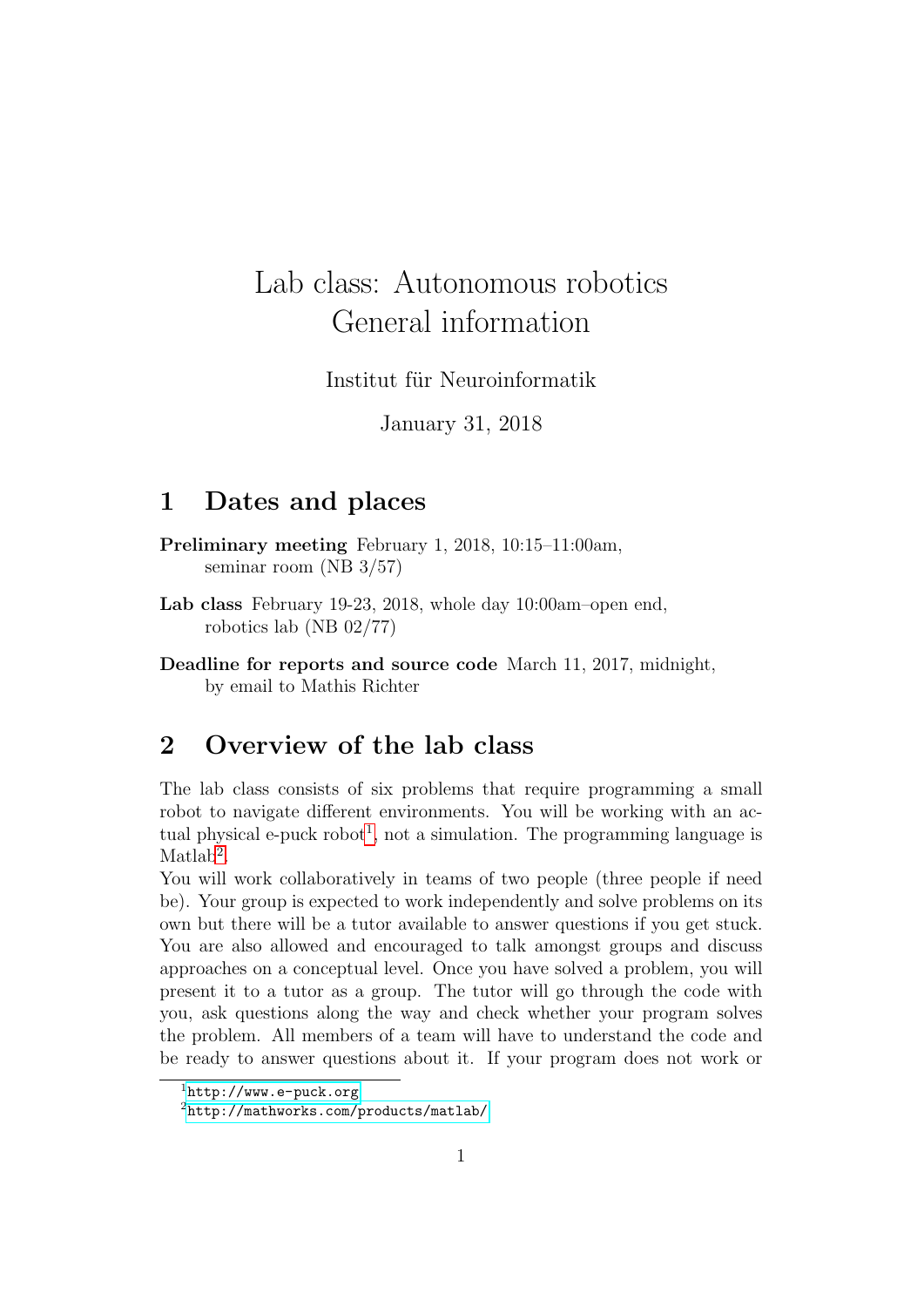something is missing, you will have to correct it. Otherwise, if everything is okay, you get a signature.

You will write three reports about the work in the lab course, which will be the basis of your final grade. This part is not team work—we expect entirely individual documents with individual text from each participant. Plots and figures created in the practical part of the lab class may be shared, but further illustrations must be done individually. Please refer to our guidelines when preparing the reports. You will hand in both the reports and the source code of your programs. In case you record any videos of your robots in action, we would love to see those as well, but they are not required.

### 3 Attendance

Attendance at the preliminary meeting and all of the dates of the lab class is required to pass. If you cannot be present the entire time (e.g., because of an exam), please contact Mathis Richter beforehand to plan how you can regain the lost time.

## 4 Preparation

In order to complete all problems within the week, you need to be prepared for the practical work. There will not be enough time to start reading while you solve the problems. We have prepared background material for the lab class, which contains the theoretical background and in depth explanation of the underlying problems. We expect you to read and understand the material before the lab class. Please plan enough time for going through this material. If you have questions about it, feel free to contact us even before the lab class starts. There will also be ample opportunity to ask questions about the background material during the lab class.

#### 5 Work in the robotics lab

For the duration of the lab class, you will receive a temporary account for a (Linux) computer in the robotics lab. We will assign computers and hand out user names and passwords on the first day of the lab class. You are required to use our computer for solving the robotic problems as they have been prepared for you to work with the hardware. Working on your own computer is not an option; neither is using an alternative programming framework such as 'Freemat'.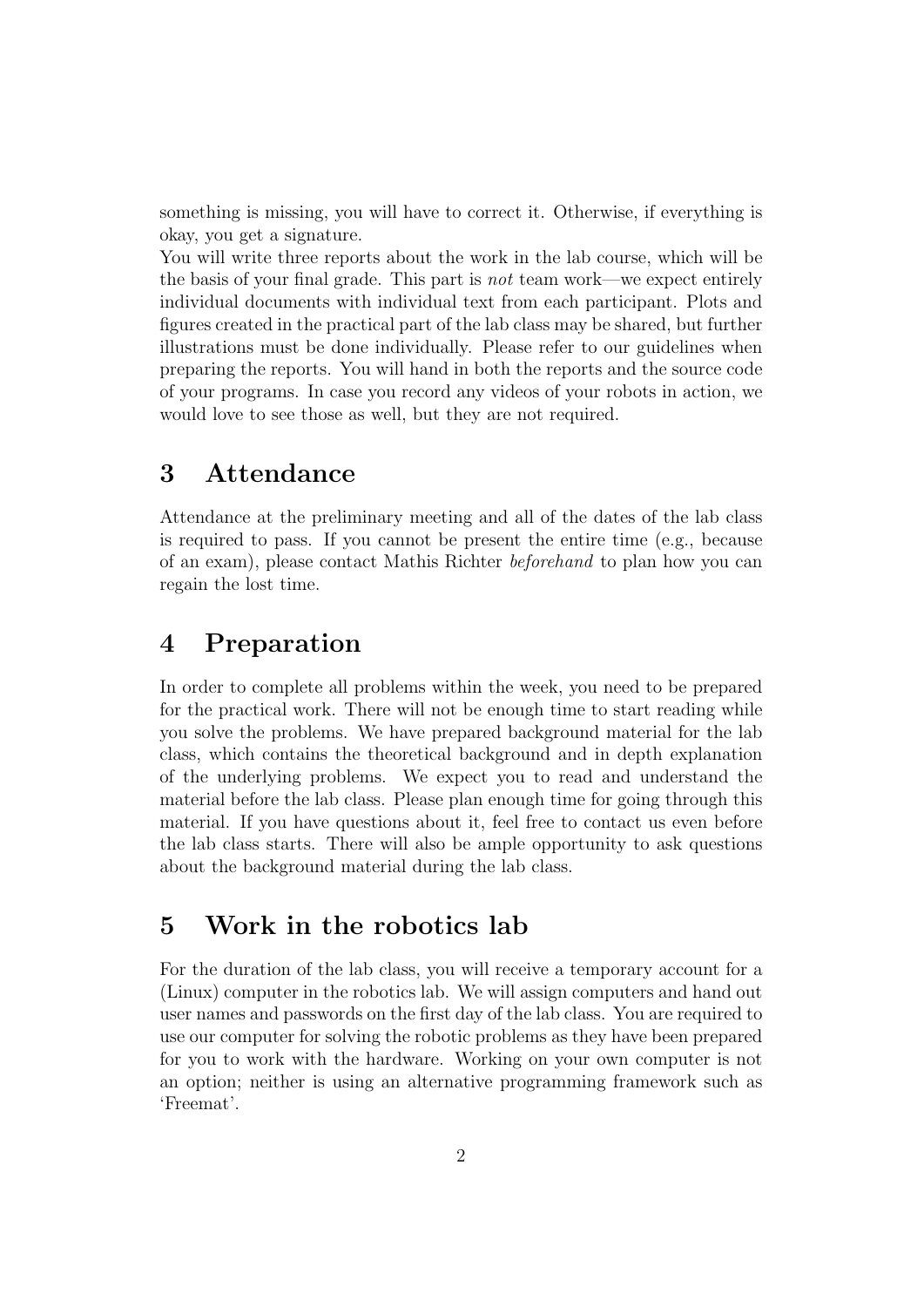To organize your code, please create a separate folder for each problem. This is to avoid issues that may arise when you have to modify code that you reuse from previous experiments. Using a separate folder for each allows you to preserve the code as it was when you solved the problem. Just copy the parts you want to reuse in the folder for the next experiment.

Feel free to also use our computers to work on your reports. We have LATEX environments set up on every computer that you may use with the template we provide for the report.

Please do not turn off the computers but only log out of your account to free the computer for other users.

### 6 Grading and reports

The grade will be based on your reports. You will write three reports, each covering two related programming problems. The first report covers problems 1.1 and 1.2 and will earn you up to 10 points. The two remaining reports, covering problems  $2.1/2.2$  and  $3.1/3.2$ , will each earn you up to 50 points. This means that you can earn up to 110 points over the entire lab class. The points you earn over all reports are summed up and represent your final grade in percent. This means that earning full points on some of the reports gives you a little room on other reports and you will still be able to receive a final 100 percent if you miss some points elsewhere.

If a report for a problem is missing, you will receive zero points for that report. If you hand in a report but are missing a signature for having solved the problem, you will receive zero points for that report. If you cheat by copying program code from another group or from previous years, or if you copy text from another participant (even from within your group), or from other sources without proper citation, you will fail the entire lab class.

All reports have to be handed in two weeks after the lab class ends, at the latest: March 11, 2017, midnight. This is a hard deadline and will not be extended. If you hand in a report too late, you will receive zero points for that report.

For students of the study program 'Angewandte Informatik' we usually do not hand out certificates (German: Scheine) for the lab class. Instead, the grades will be forwarded to the examination office (German: Prüfungsamt) directly. For students of other programs, we can hand out certificates on demand. These can either have the achieved grade printed on them or simply state that you have passed the lab class. For the latter kind, you have to achieve at least 50 percent overall. Please inform us beforehand if you need a certificate and what kind you need.